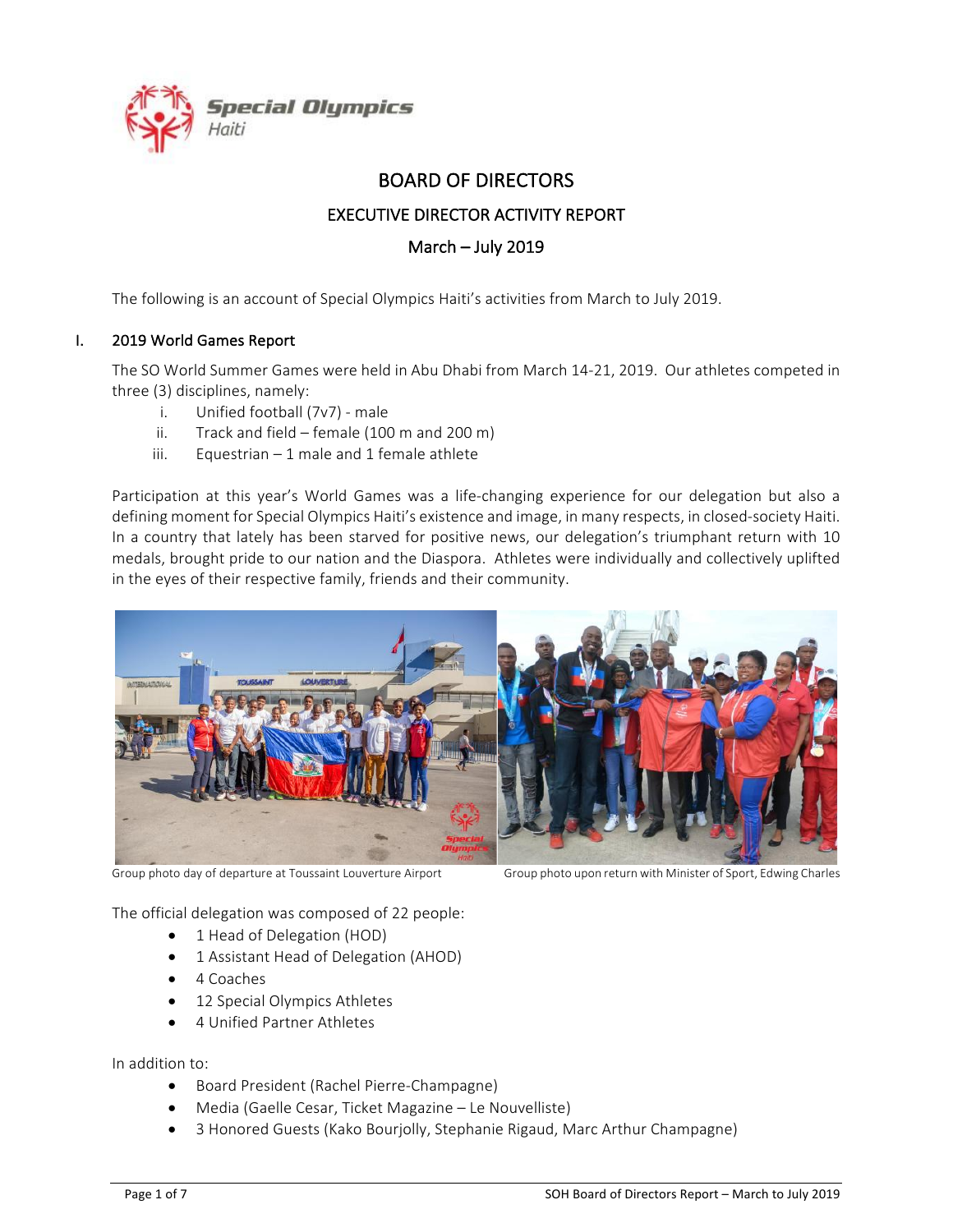## iv. Unified football  $(7v7) - 1$  gold medal



- v. Track and field female (100 m and 200 m)
	- 1 gold and 3 silver medals (100 m only)



- vi. Equestrian Team
	- 1 gold, 3 silver and 1 bronze medal



This year's World Games experience validated our athletes; they have demonstrated a boost in their confidence, great team spirit and reveled in being champions. We hope to continue this spirit of competition, achievement and excellence for our upcoming National Games in November 2019.

### II. PROGRAM ACTIVITIES

### i. World Games Press Conference - April 11, 2019

In recognition and to celebrate the achievement of the athletes at the Summer Games in Abu Dhabi, a press conference was held at the Kinam Hotel. New Brand Ambassador Kako Bourjolly moderated the event. Three (3) athletes, Vanesa Pierre, Darlene Milord and Yves Christopher Banks spoke on a panel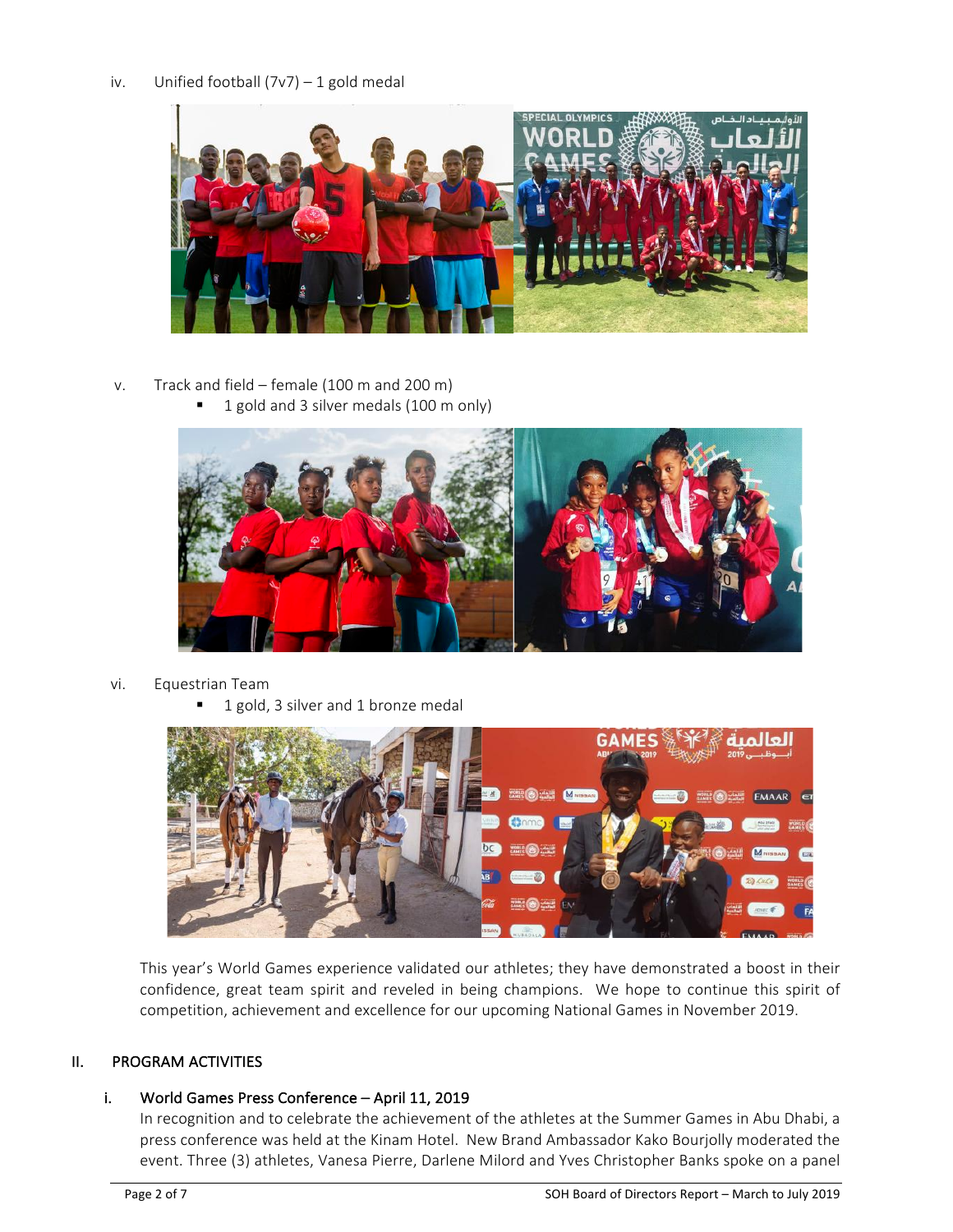to explain their experiences in Abu Dhabi and what their participation and/affiliation to Special Olympics Haiti meant to them. Digicel Foundation presented each athlete with mobile phones.



### ii. World Vision Haiti - New Partnership Agreement - April 11, 2019

At the press conference held on April 11, Special Olympics Haiti signed a Memorandum of Understanding with World Vision Haiti WVH - see picture below with Executive Director, Julie Lee. This joint partnership or collaboration is forged to work together to advance mutual organizational goals, in particular, to promote and protect persons with intellectual disabilities, and WVH's fight of violence against children.

The MOU is a 1-year renewable agreement. SOH and WVH will work together in the coming months on education, community awareness and engagement work and public service announcements (PSAs) to promote inclusion and speak against our most vulnerable, violence against children and persons with disabilities, in particular, ID.



## iii. Brand Ambassador Program - April 2019

In pro bono partnership with Danielle Berman, DB Consulting, the Brand Ambassador program was launched in April 2019 and was created to bring in influencers and sport personalities of Haitian descent to further promote the Special Olympics Haiti brand. Beginning with the World Games event, SOH named Kako Bourjolly as Brand Ambassador to help raise the local profile of the organization while in Abu Dhabi and beyond.

As influencers, Brand Ambassadors can support SOH and its activities by posting and reposting SOH messages through their social media networks and platforms. The Brand Ambassador program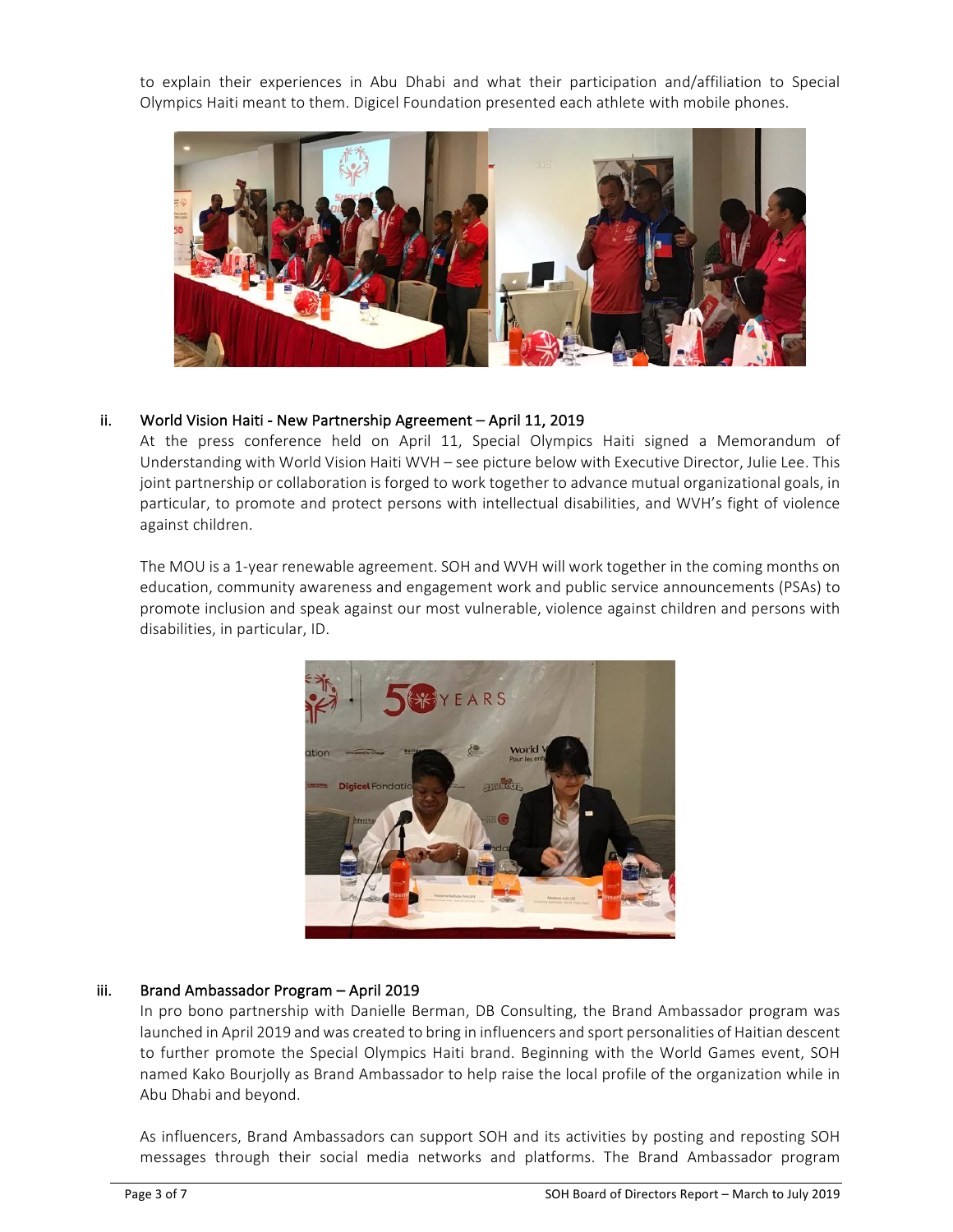provides opportunities to engage with local athletes through continued education, leadership development, mentorship and life skills activities, sport clinics and workshops, capping with the flagship annual event, the Special Olympics Haiti National Games.

As we begin to forge a relationship and it progresses positively, then the ultimate goal is to engage the Brand Ambassadors to fundraise on Special Olympics Haiti's behalf and develop new key partnerships.

The following are the five (5) Brand Ambassadors that we have engaged to date:

- Kako Bourjolly
- Jozy Altidore (MLS)
- Sebastian Joseph-Day (NFL)
- Anthony Duclair (NHL) and
- UNESCO Ambassador Claude-Alix Bertrand (Captain Haitian Polo Federation)

Ambassador Bertrand served as an invited honored guest to declare open the Special Olympics Northern California Summer Games in Davis, California in June. A meet-and-greet was also organized by the Northern California Chapter with athletes of Haitian descent after the Games.

### iv. L'Union Suite Media Partnership - April 2019

In April, SOH partnered with L'Union Suite, a Haitian-American lifestyle, tourism, culture, society and entertainment blog site on the Internet. The partnership is an opportunity to further engage the Haitian Diaspora and relay our events and messaging regarding persons living with ID Haiti. This collaboration will further our efforts to gain more visibility in the Diaspora and in the international marketplace to generate more support.



### v. SODE / SONA Visit – May 2019

Ann Grunert of Special Olympics Delaware and Amie Dugan of Special Olympics North America (SONA) visited Haiti during May to further assess SOH's current situation and provide additional technical assistance and guidance to continue to move the organization forward with its goals and missions. Meetings were held with the Executive Director, Board Chair as well as some local members of the Board. 

SODE will be providing additional technical assistance for our financial system by purchasing Quickbooks for our bookkeeping purposes. SONA also donated two (2) desktop all-in-one computers.

#### vi. Athlete Census – May 2019

During end of April and beginning of May, the Director of Sports and the Community Awareness Coordinator conducted visits to our various partnering organizations in the hopes to get statistical numbers for our athlete corps. In the past various documentation, has stated that our athletes numbered 1,500 but we are estimating realistic numbers that should vary around  $200 - 250$  athletes.

We did not fulfill our objectives as we began the census too late in the academic year (post World Games at end of March). The census was supported by a 1-page program registration form and required permission to interview the athletes as well as access their personal records. Athletes who are registered as students in partnering organizations were conducting end-year exams; the political instability at the time made access difficult in some cases and were requested that forms be left to be completed by the institution and returned to SOH. This also extended the census period. Forms were incomplete or not completed properly by the institution partner. Therefore, we will resume the census registration during the beginning of the 2019-2020 academic period (September).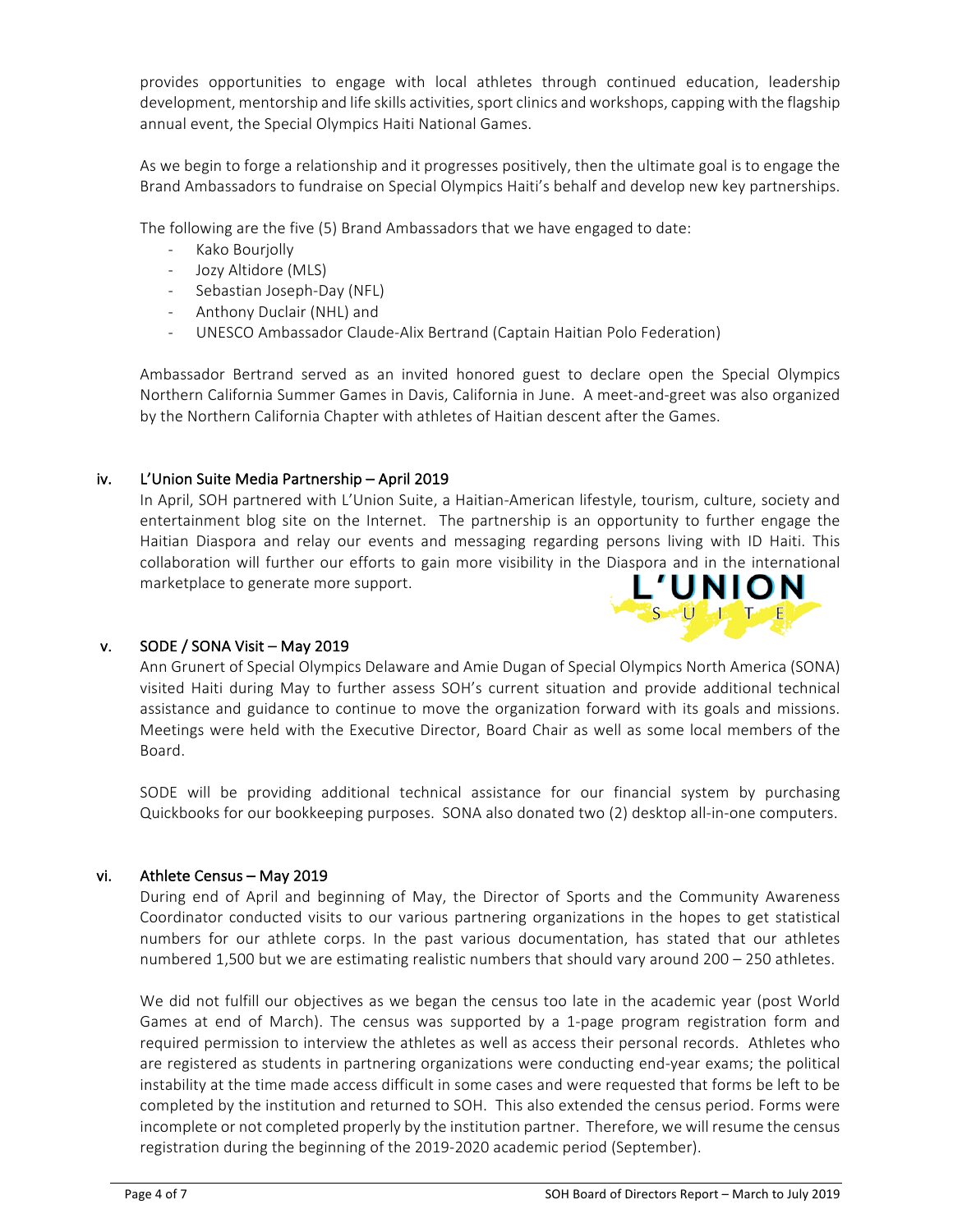### vii. Digicel Community Event – Open House – May 2019

Special Olympics Haiti participated at Digicel Foundation's open house event on May 22. The Foundation brought together and celebrated the programs that they support. Invited partners were also provided a table/kiosk to further promote their programs. Fabiola Luc Thevenin and Conald Colbert spoke on behalf of the organization, Darlene Milord and Esmann Therant represented the athletes. Brand Ambassador Kako Bourjolly was also present.



#### viii. World Vision Haiti Information Session – June 2019

In their efforts to campaign and promote violence against children and vulnerable persons, WVH is seeking to create a series of PSAs and community awareness activities. In doing so, SOH selected athletes Darlene Milord, Esmann Therant and Yves Christaupher Banks who have demonstrated their leadership qualities and to participate in an information session to learn more about World Vision Haiti's work on the ground, their newest campaign targeting violence towards vulnerable persons, in particular, children, and the work is planned between both organizations.

On August 13, WVH will film Darlene Milord's a training session at Centre Equestre Chateaublond which will serve as footage towards a video PSA.



### ix. Coaching Recruitment / Assessments - June & July 2019

In the efforts to continue to provide quality sport training, the Department of Sports is working to bring in new resources. The evaluations made over the past year sadly demonstrate that the current coach roster needs more education and training. To date, coaches cannot fulfill the basic requirements of providing a practice plan and practice reports. The training session held by SODE in December 2018, the Ministry of Sport sent about twenty-five (25) registered coaches from around the country to attend our training seminar.